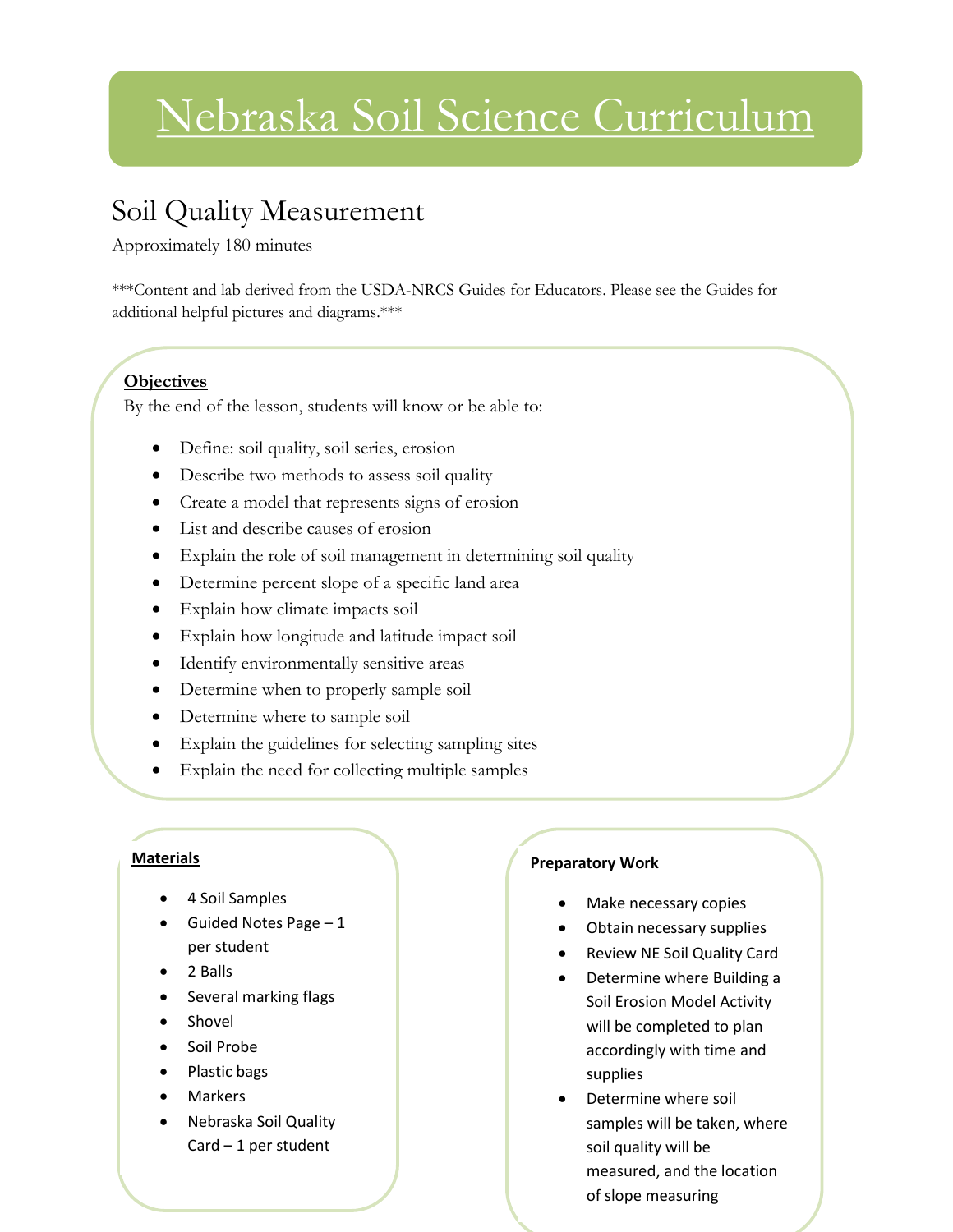#### Enroll the Participants – Approximately 5 minutes

Present four very different soil samples to the class. Have them individually rank the samples best to worse. Discuss students' rankings of the soil samples.

- Why did you rank 1 before 2, 2 over 3, and 3 over 4?
- What is student A's ranking so different from student B?
- Are some soils really better than others?

l

Provide the Experience – Soil quality and quality assessment – Approximately 5 minutes

Instruct students to work as a class to brainstorm a list of characteristics of "good soil". Allow the class to brainstorm for a few minutes and discuss their list. After a short discussion inform students that this lesson will allow them to identify and measure soil quality.

Label the Information – Approximately 2 minutes

Instruct students to capture the definition of soil quality and two methods of assessment.

Soil Quality integrates the physical, chemical, and biological components of soil and their interactions.

There are two fundamental ways to assess soil quality:

- Take measurements periodically over time to monitor changes or trends in soil quality
- Compare measured values to a standard or reference soil condition.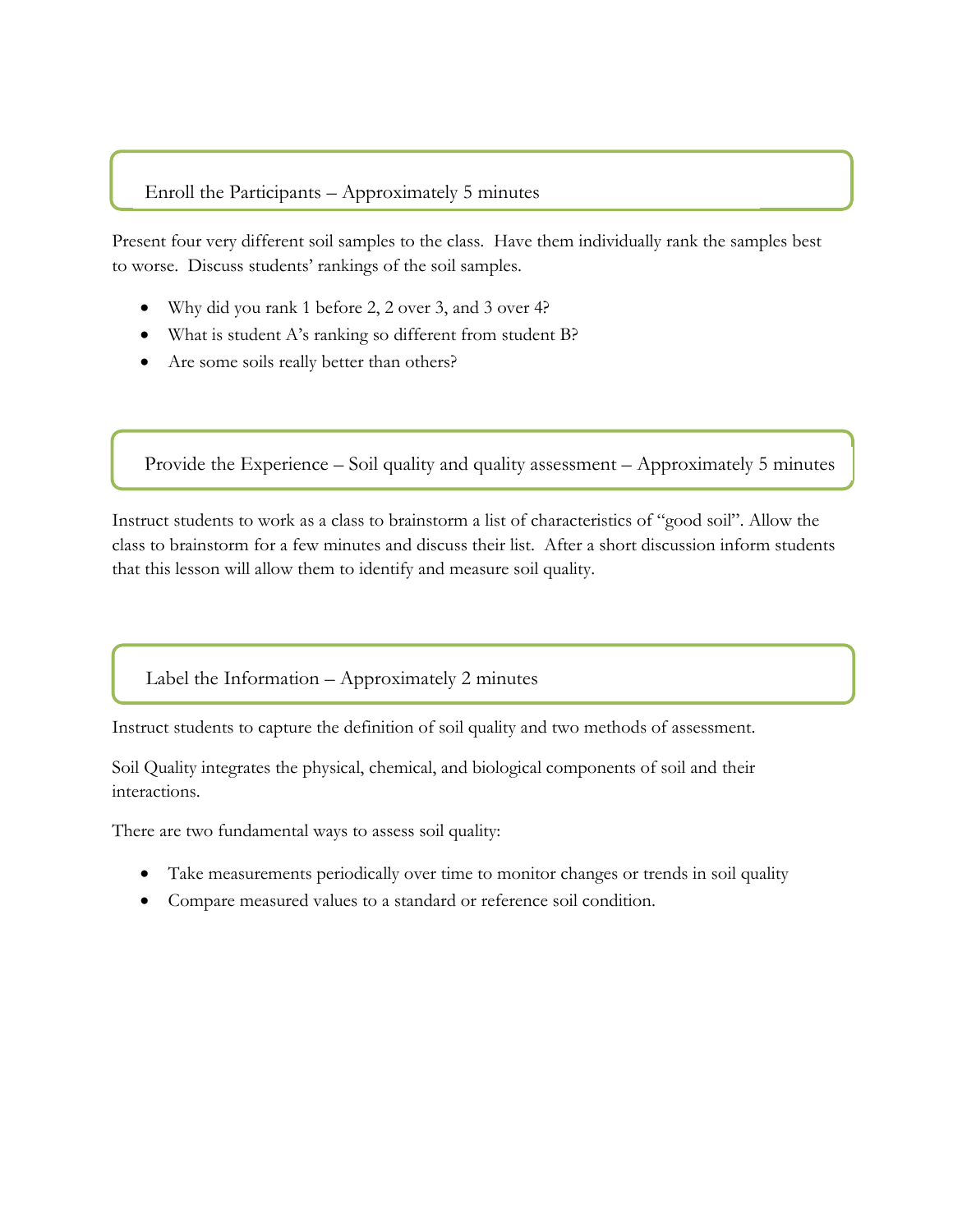#### Demonstrate the Relevance – Approximately 5 minutes

Lead students through a discussion about soil quality. Consider using the following questions to help guide the discussion:

- Why is soil quality important?
- Who monitors soil quality?
- What factors affect soil quality?
- How is soil quality assessed?

Provide the Experience – describe the role of soil management, how climate and longitude and latitude impact soil, and identify environmentally sensitive areas – Approximately 5 minutes

When going to the doctor, before a diagnosis can be made patients must provide doctors with important information. Ask students what this information is called. Answer: medical history. Lead the class in a brief discussion on medical history.

- What is included in a medical history?
- Why is this important to doctors?

Just as doctors need a medical history for diagnosing people, soil scientists need information about a site before recommendations can be made.

Label the Information – Approximately 10 minutes

Instruct students to complete the graphic organizer about field or site characterization using the following information:

Field or site characterization is important information for evaluating soil quality

Soil series is the name of soil found in the county soil survey.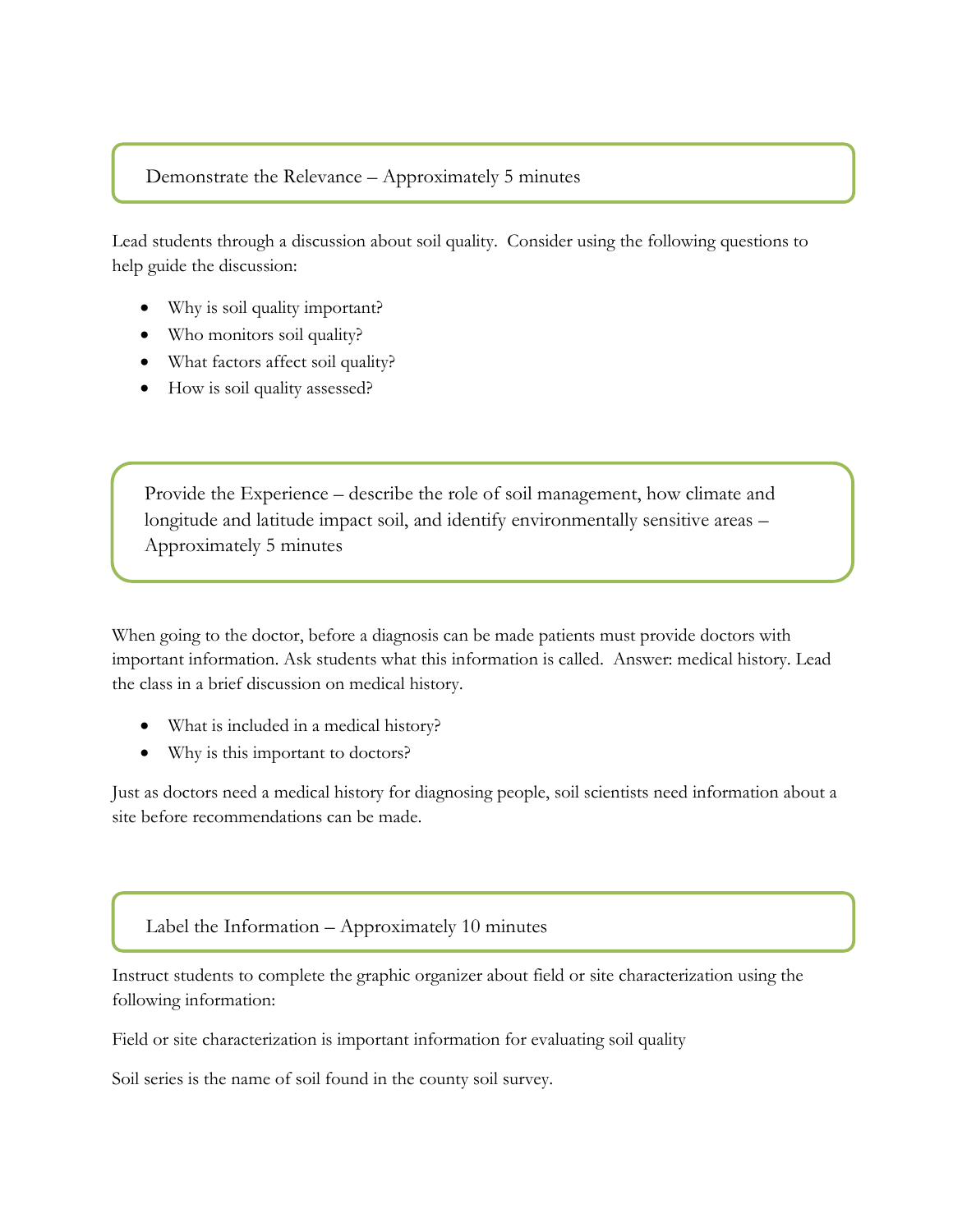Signs of erosion include gullies, rills, development of pedestals, exposed areas of subsoil, wind damage or plants.

Management history includes a description of past and present land and crop management; kind, amount and method of fertilization; prior tillage; and land leveling.

Slope and topography includes percent slope at sampling sites and note any hills, knolls, ridges, potholes, depressions, etc.

Location of field includes a record of longitude and latitude.

Climatic information includes the precipitation and high and low average temperatures for each month

Location of environmentally sensitive areas includes location of ponds, creeks, wetlands, or other environmentally fragile sites.

Demonstrate the Relevance – Approximately 10 minute

As students complete their graphic organizers instruct students to complete "Why is this important?" bubbles on their graphic organizer. Invite students to share their responses to each of these questions with the class. Guide students through a brief discussion of site characteristics using the graphic organizers as a guide.

Provide the Experience – create a model and describe the causes of erosion – approximately 5 minutes

Ask the class to define erosion in a picture; give them a few minutes to draw their definition. After a short time, ask a few students to show their pictures.

Inform students that this lesson will also allow them to take a closer look at erosion and how it affects soil quality.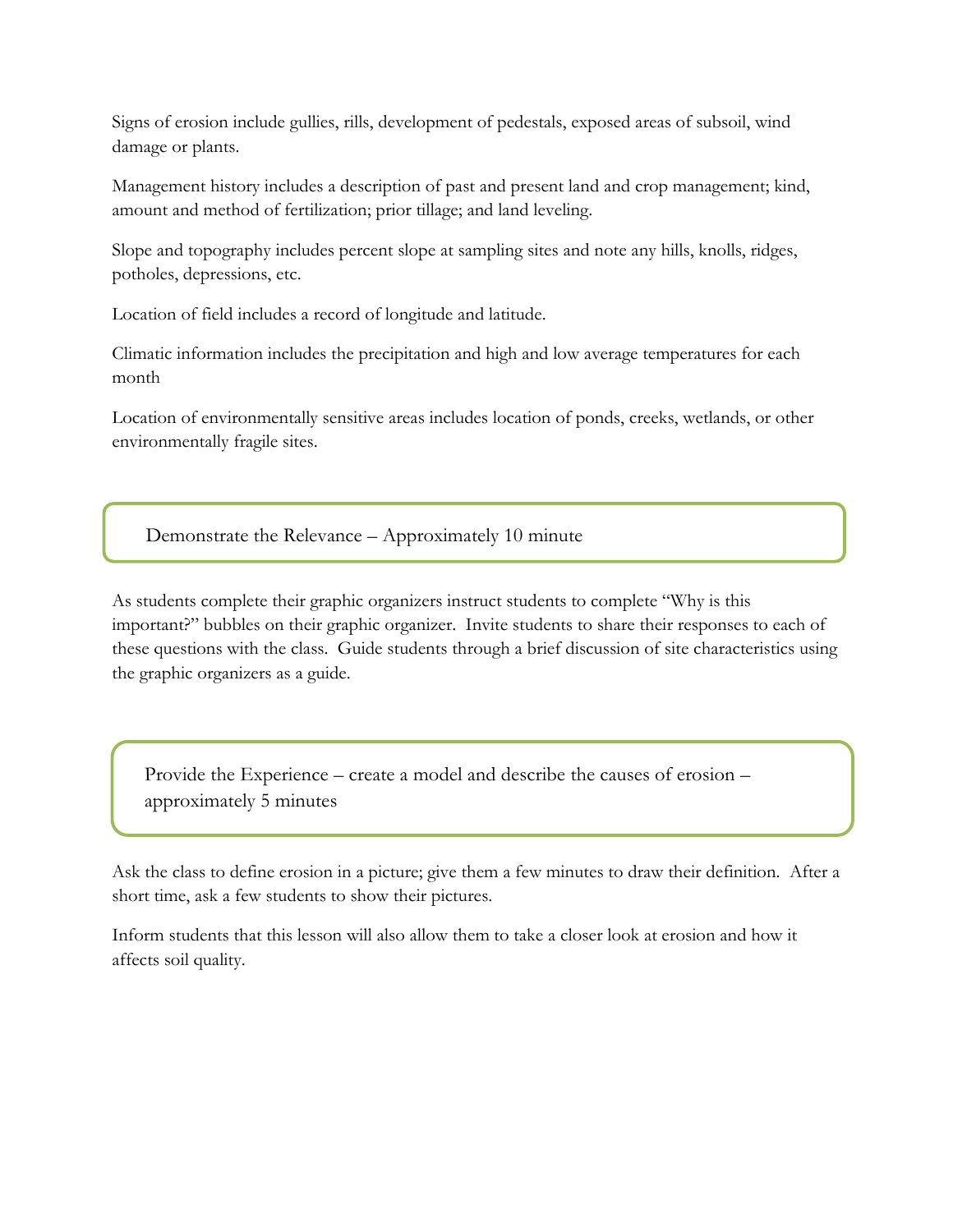#### Label the Information – Approximately 10 minutes

Instruct students to record the definition, causes, and characteristics of erosion.

Soil erosion involves the breakdown, detachment, transport, and redistribution of soil particles by forces of water, wind, or gravity.

| Type of Erosion    | Causes                                                                                                                                                                                                                                                                | Picture or Example |
|--------------------|-----------------------------------------------------------------------------------------------------------------------------------------------------------------------------------------------------------------------------------------------------------------------|--------------------|
| Water Erosion      | Lack of protection against<br>raindrop impact,<br>Decreased aggregate stability,<br>Long and steep slopes,<br>Intense rainfall or irrigation<br>٠<br>events when plant or residue<br>cover is at a minimum,<br>Decreased infiltration by<br>compaction or other means |                    |
| Mechanical Erosion | Removal by harvest of root<br>crops,<br>Tillage and cultivation<br>practices that move soil<br>downslope.                                                                                                                                                             |                    |
| Wind Erosion       | Exposed surface soil during<br>$\bullet$<br>critical periods of the year,<br>Occurrence of wind<br>velocities that are sufficient<br>to lift individual soil particles,<br>Long, unsheltered, smooth<br>soil surfaces                                                 |                    |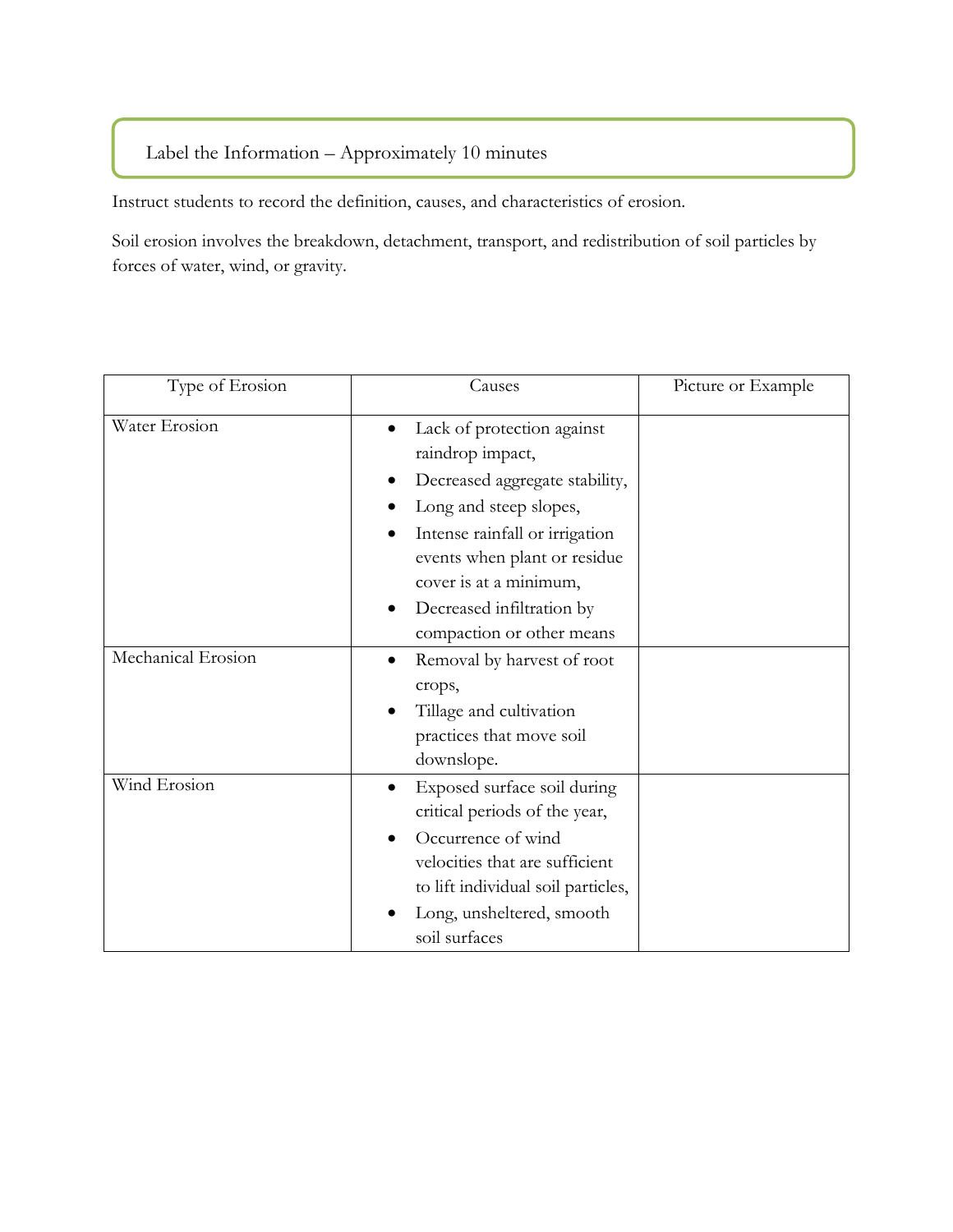#### Demonstrate the Relevance – time varies

Provide students with the "Demonstrating Erosion" activity guide and review the activity and rubric. Set a due date for the activity and any parameters that are specific to your students' needs and your classroom. Determine whether the activity will be completed in the classroom or as homework to be completed outside of the classroom and plan accordingly. Upon completion of the project encourage students to present their erosion model to the class.

Provide the Experience – Determine slope – Approximately 5 minutes

Set a ball on a flat surface another on an incline. Watch the ball on the incline roll down and the one on a flat surface stay put. Ask students why this happened. Look for a student to answer "slope". Guide a discussion about the importance of slope in soil quality. Look for ideas such as the steepness and length of the slope influence the speed with which water runs off a field and the amount of soil carried away in the runoff water. The steepness of the slope also affects the ease of cultivation, use of farm machinery, and suitability of the site for septic tank disposal fields, homesites, playgrounds, paths, trails, golf courses, streets, and roads.

#### Label the Information – Approximately 15 minutes

Instruct students to capture the slope information in their guided notes:

Slope is the steepness of the land usually measure in a percentage.

Draw a diagram to represent slope.

Instruct students to complete the practice slope calculations in their guided notes. Review the correct answers with students to gauge their understanding.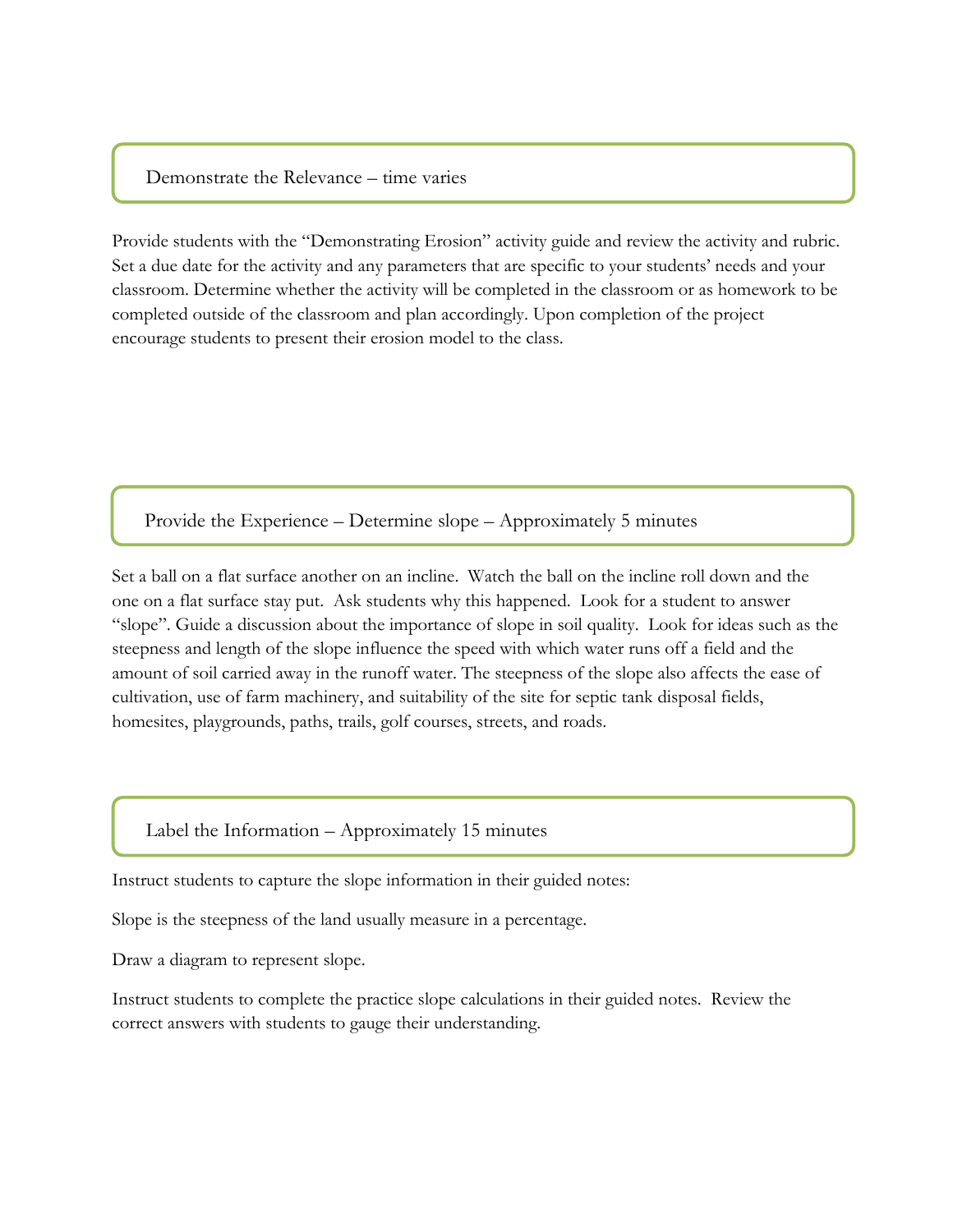Demonstrate the Relevance – time varies

.

Select an area for students to practice slope measurements. Create several sites by placing two marking flags 100" apart at each site. Encourage students to estimate the slope difference between the two flags.



Flags are 100 feet apart (A and B). From the approximate center of the 100 feet(C), step about 15 steps toward to the low side of the slope. (D)With a straight edge or using your arm extended at the ground level of (A), swing your body keeping straight edge or your arm level, locating point (E) directly above flag (B). The measurement of (E) to the ground is percent or foot of fall in elevation from  $(A)$  to  $(B)$ .

*Note: There are several "tricks" to measuring slope. Consider asking an experienced land judging coach or agricultural instructor for advice and other strategies. Also, GPS devices can be helpful to accurately determine the slope of an area.*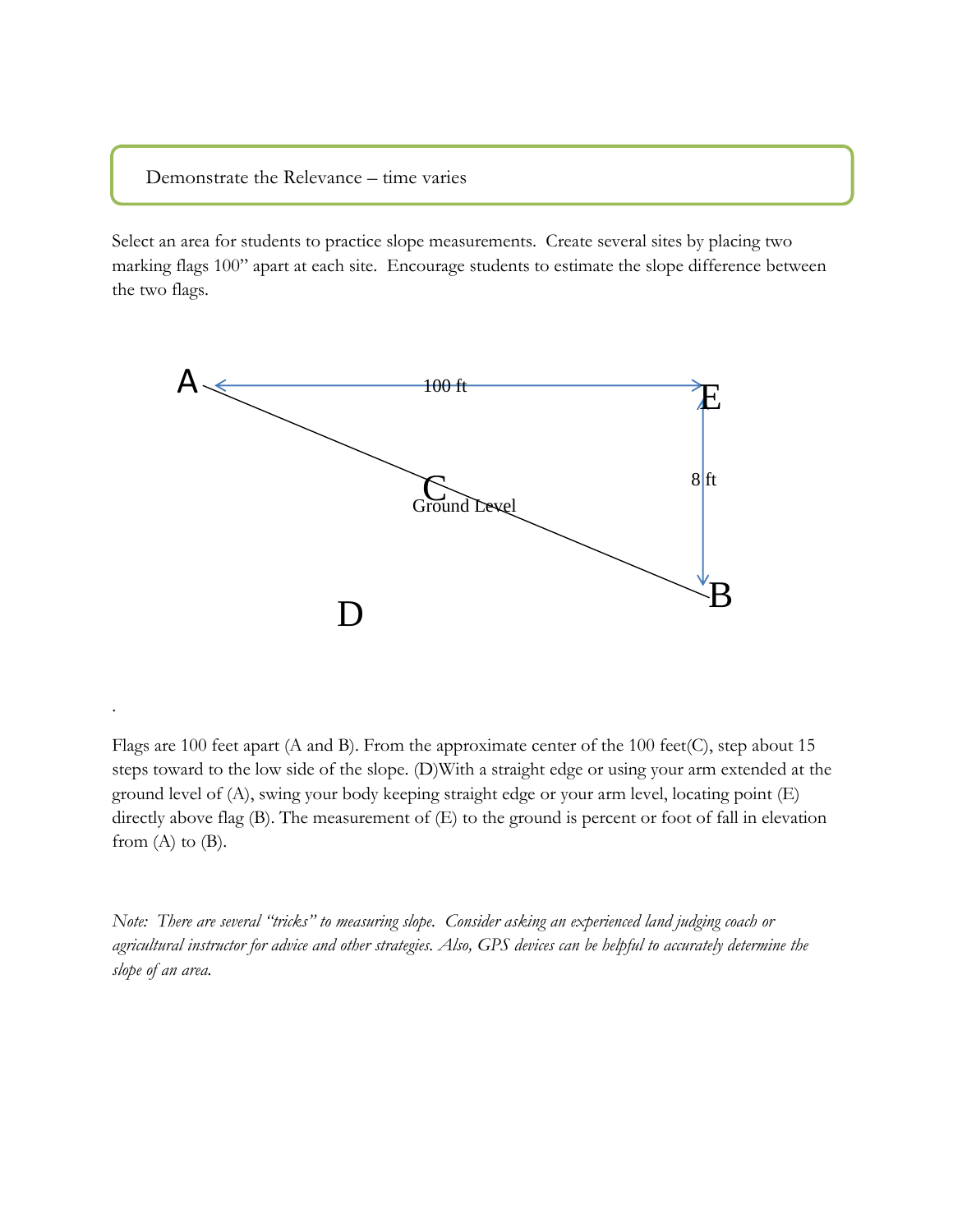Provide the Experience – Determine when and where to sample and discuss soil sampling guidelines – Approximately 5 minutes

Instruct students to work in a group of three to create a recipe for sampling soil in is important to include materials needed and specific instructions. After a few minutes, invite a few groups to share their recipes.

#### Label the Information – Approximately 10 minutes

Encourage students to capture the soil sampling guidelines in their guided notes. Discuss soil samples as students record the information.

When to sample?

- Annual sampling of a field is recommended
- Sample when the climate is most stable and there have been no recent disturbances such as after harvest or the end of the growing season

#### Where to sample?

- Consider rows, soil type, management, plant growth, salt affected areas, erosion, slope, and drainage
- Select sample sites that are representative of the field
- For trouble spot assessment, select areas that are representative to trouble spots
- When comparing management systems make sure sites selected for comparison have the same soil type
- When making changes to soil make sure samples are taken after each change

How many samples?

- Sample number will depend on the variability of the field
- Take a minimum of three samples on any one soil type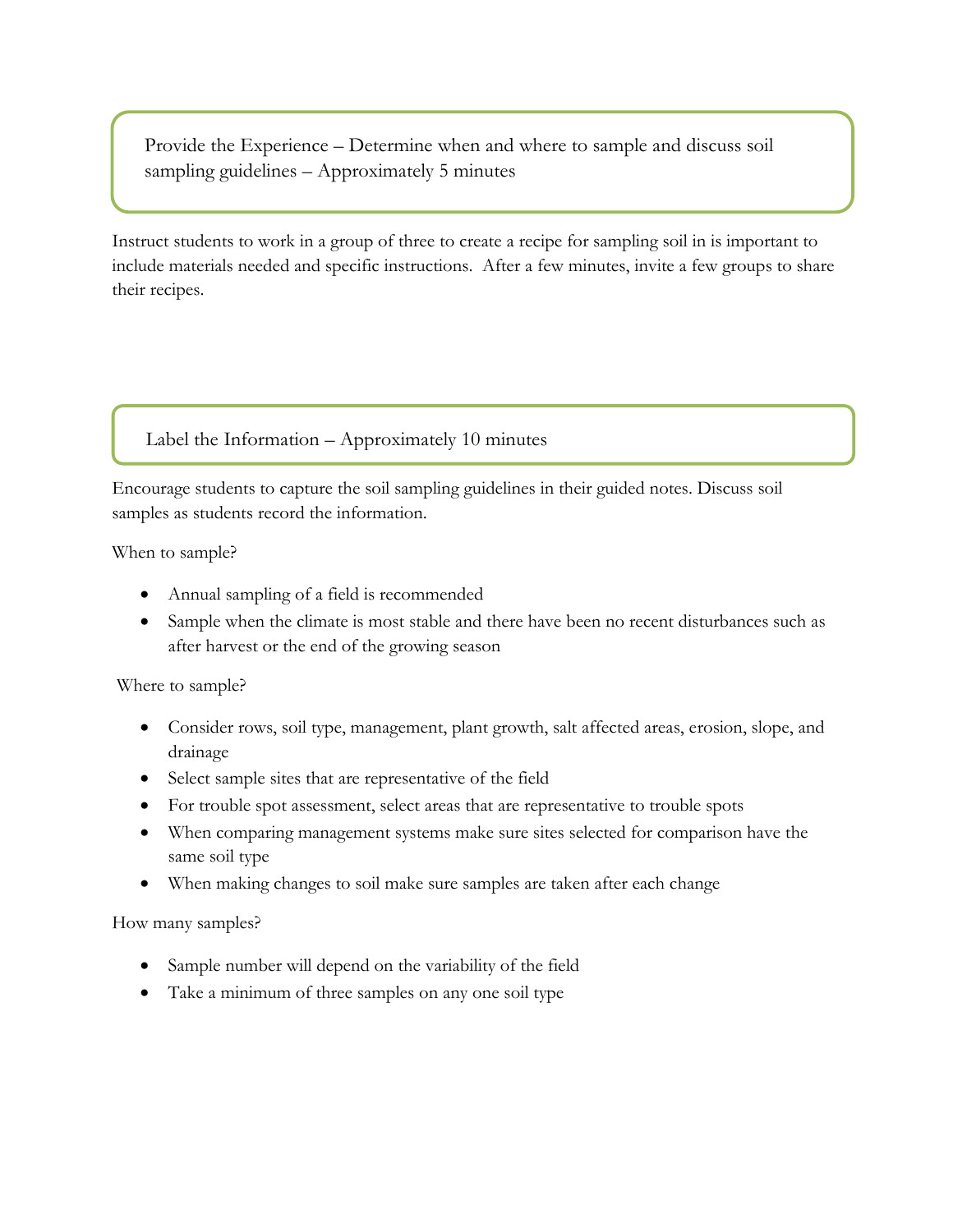#### Demonstrate the Relevance – time varies with site location

Allow students to make a soil sampling plan for an area and collect samples in small groups. Show students the field that they will be using for sampling and measuring soil quality. Allow students to determine when to sample, where to sample, and how many samples to take, using the guidelines from their notes. Instruct students to visit the site and record their plan for collecting soil samples. After each group has recorded their soil sampling plan, instruct the group to justify their plan to another group. Then, allow them to collect samples. Remind students to label each sample in a plastic bag.

Provide the Experience – Use the Nebraska soil quality card – time varies

Provide each student with a copy of the Nebraska Soil Quality Card. Encourage students to use the Nebraska Soil Quality Card to evaluate the soil in the field soil sample were collected. Instruct students to work in their soil sampling groups. It is important to record field notes and carefully read the rating indicators.

*Note: Consider reviewing the NRCS Soils Video "Soil Quality Measurement" to aid in this laboratory experience.* 

#### Label the Information – time varies

Instruct students to record their observations on the soil quality card during evaluation.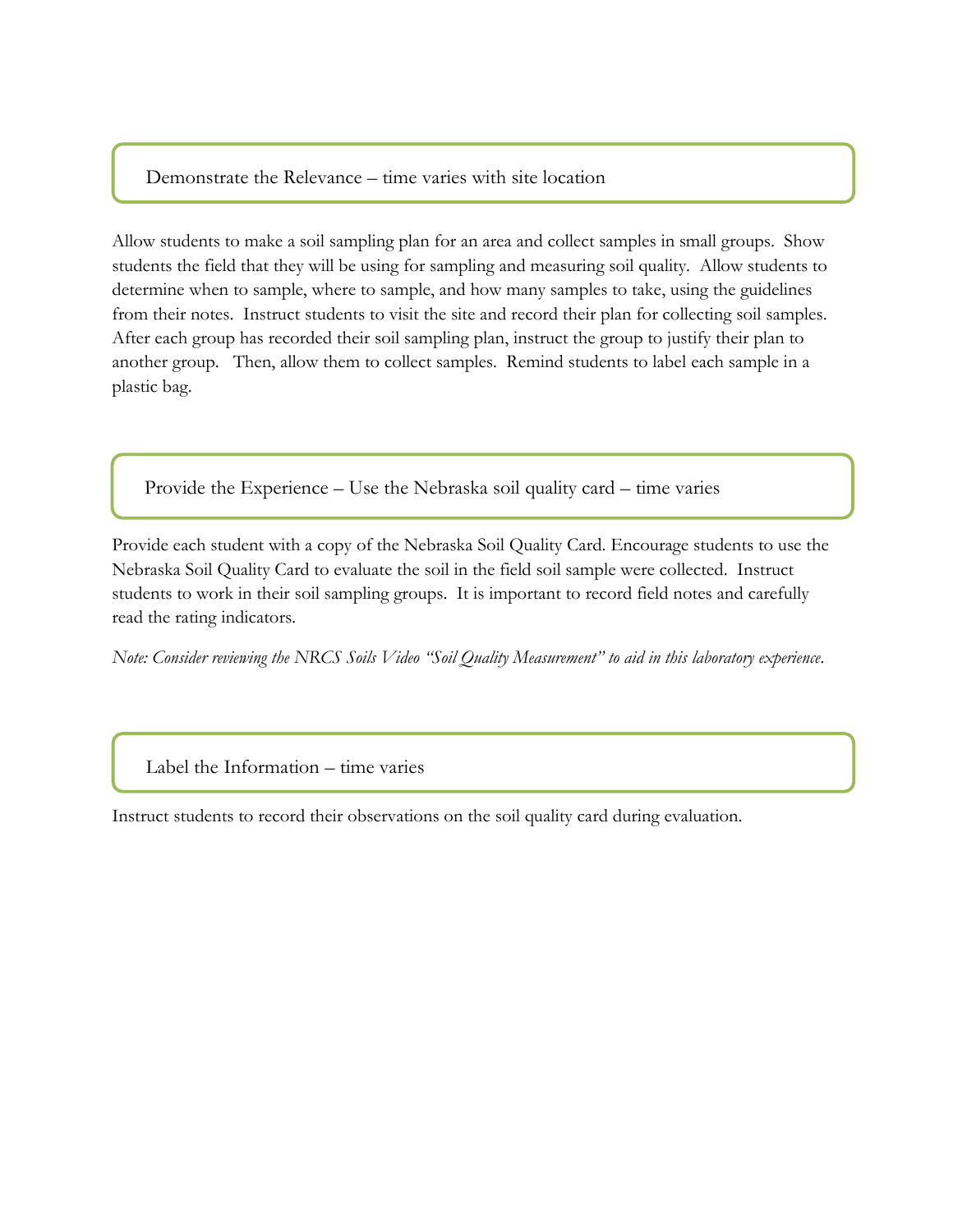#### Demonstrate the Relevance – Approximately 5 minutes

When the class finishes collecting data and completing the card, lead a discussion on soil quality. Consider using the following questions to guide the discussion:

- Who might use the soil quality card?
- Why is it important for Nebraska to have its own soil quality card?
- What are the benefits of using the soil quality card?
- Do you think using this card will provide soil managers with enough information to make informed soil management decisions?
- What other data might soil managers need to know about a site?

#### Review the Content – Approximately 10 minutes

What am I? Instruct students to create two riddles from the information in this lesson. They must present their riddle to two different partners with the partners trying to solve the riddle. Consider using the example below to help guide students.

*I am caused by one of the most important life sustaining substances on earth but destroy soil. What am I? Answer: Water erosion.*

Celebrate Student Success – Approximately 3 minutes

Thank students for their engagement and participation. Congratulate them on their ability to evaluate soil quality. Explain that this skill will be useful throughout their lives, if they plant a field or garden or build a house, fence, or even a swing set. Congratulate them on their ability to successfully measure slope and erosion and begin determining soil class in the land evaluation contest. Preview information in the next lesson.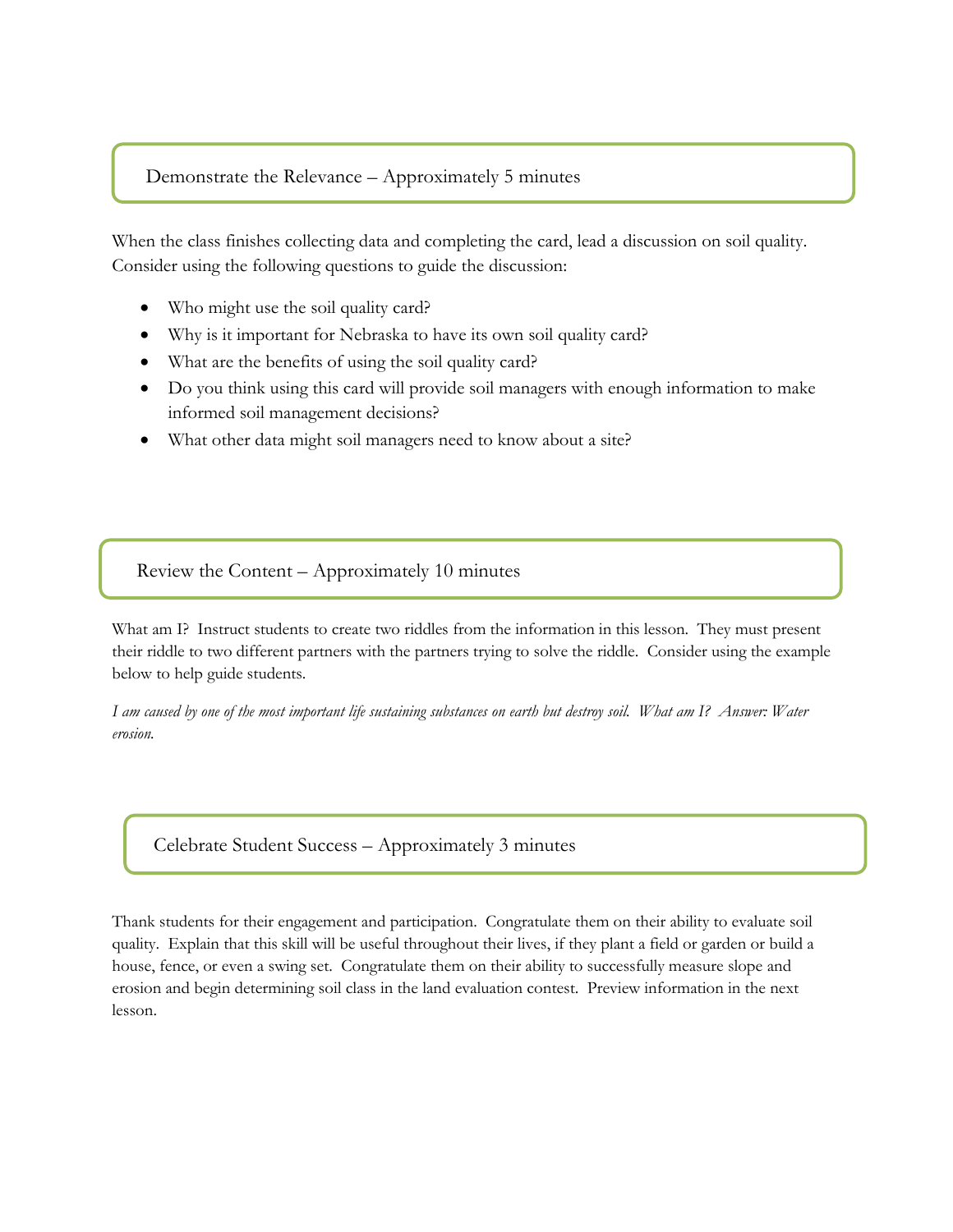## Guided Notes: Measuring Soil Quality

Notes Completed by:\_\_\_\_\_\_\_\_\_\_\_\_\_\_\_\_\_

Characteristics of "good soil"

Soil Quality:

Assessing soil quality: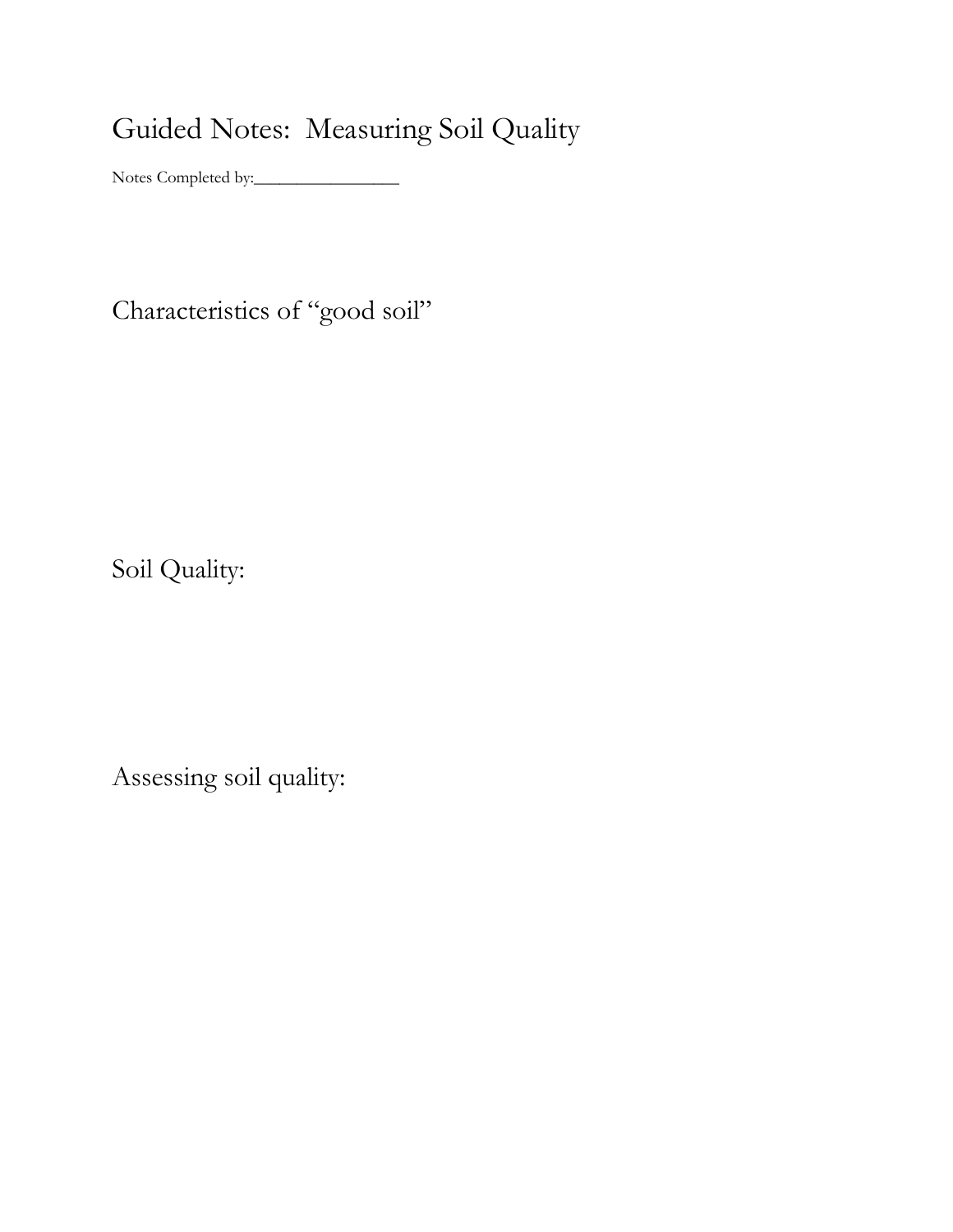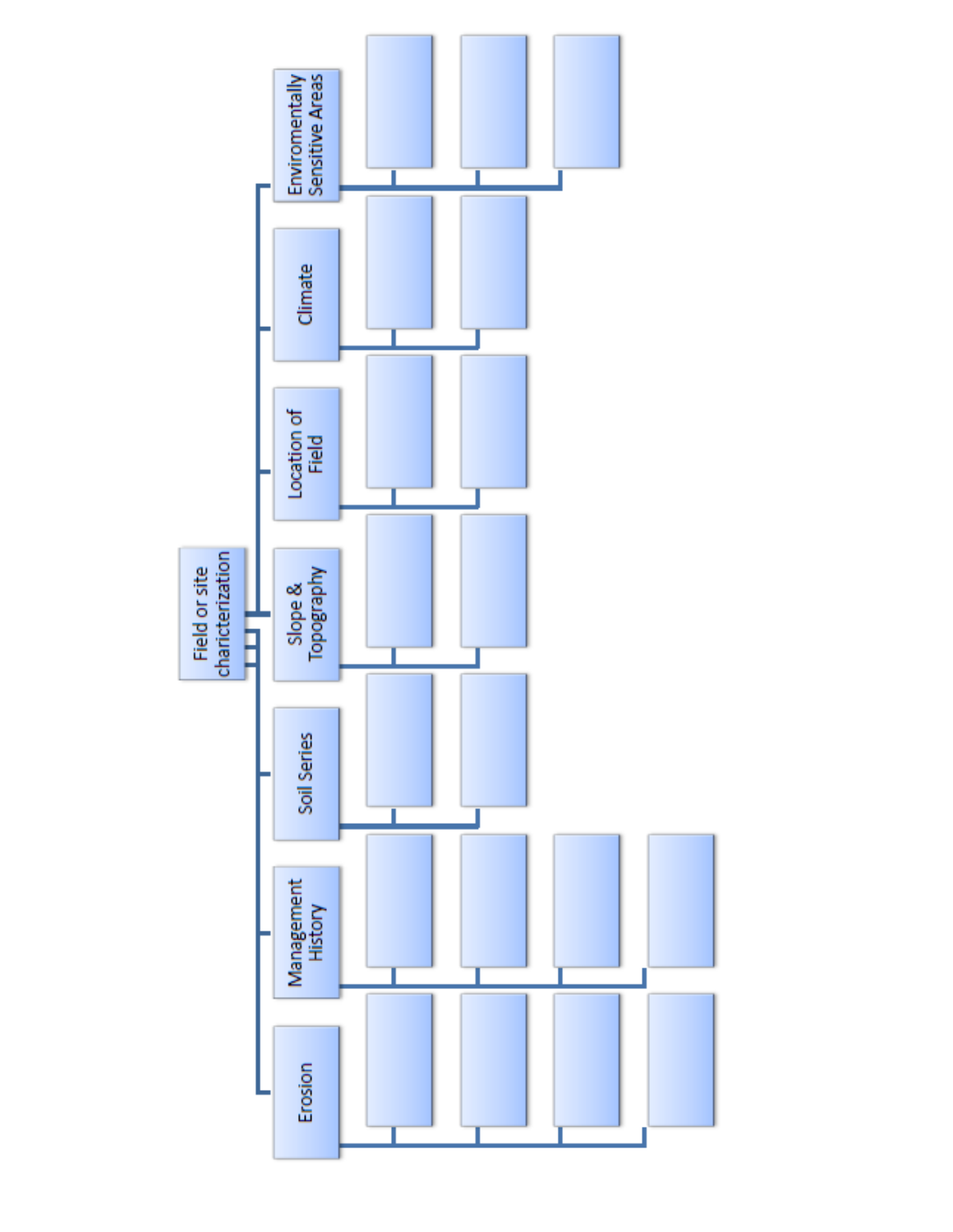Why is this important?

- Management History
- Soil Series
- Signs of Erosion
- Slope and Topography
- Location of Field
- Climate
- Environmental Sensitivity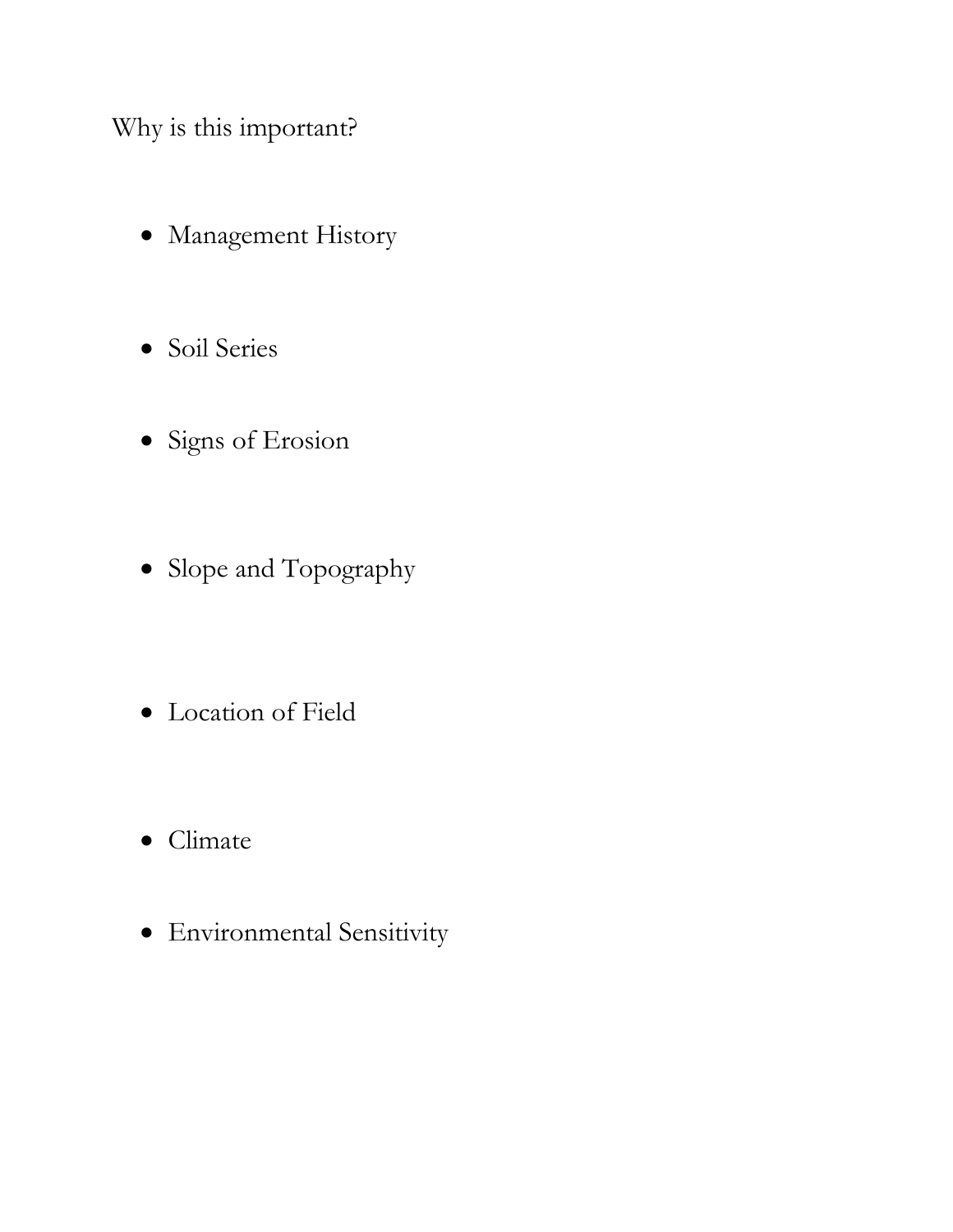### Erosion is

| Type of Erosion | $\rm\,Causes$ | Picture or Example |
|-----------------|---------------|--------------------|
|                 |               |                    |
|                 |               |                    |
|                 |               |                    |
|                 |               |                    |
|                 |               |                    |
|                 |               |                    |
|                 |               |                    |
|                 |               |                    |
|                 |               |                    |
|                 |               |                    |
|                 |               |                    |
|                 |               |                    |
|                 |               |                    |
|                 |               |                    |
|                 |               |                    |
|                 |               |                    |
|                 |               |                    |
|                 |               |                    |
|                 |               |                    |
|                 |               |                    |
|                 |               |                    |
|                 |               |                    |
|                 |               |                    |
|                 |               |                    |
|                 |               |                    |
|                 |               |                    |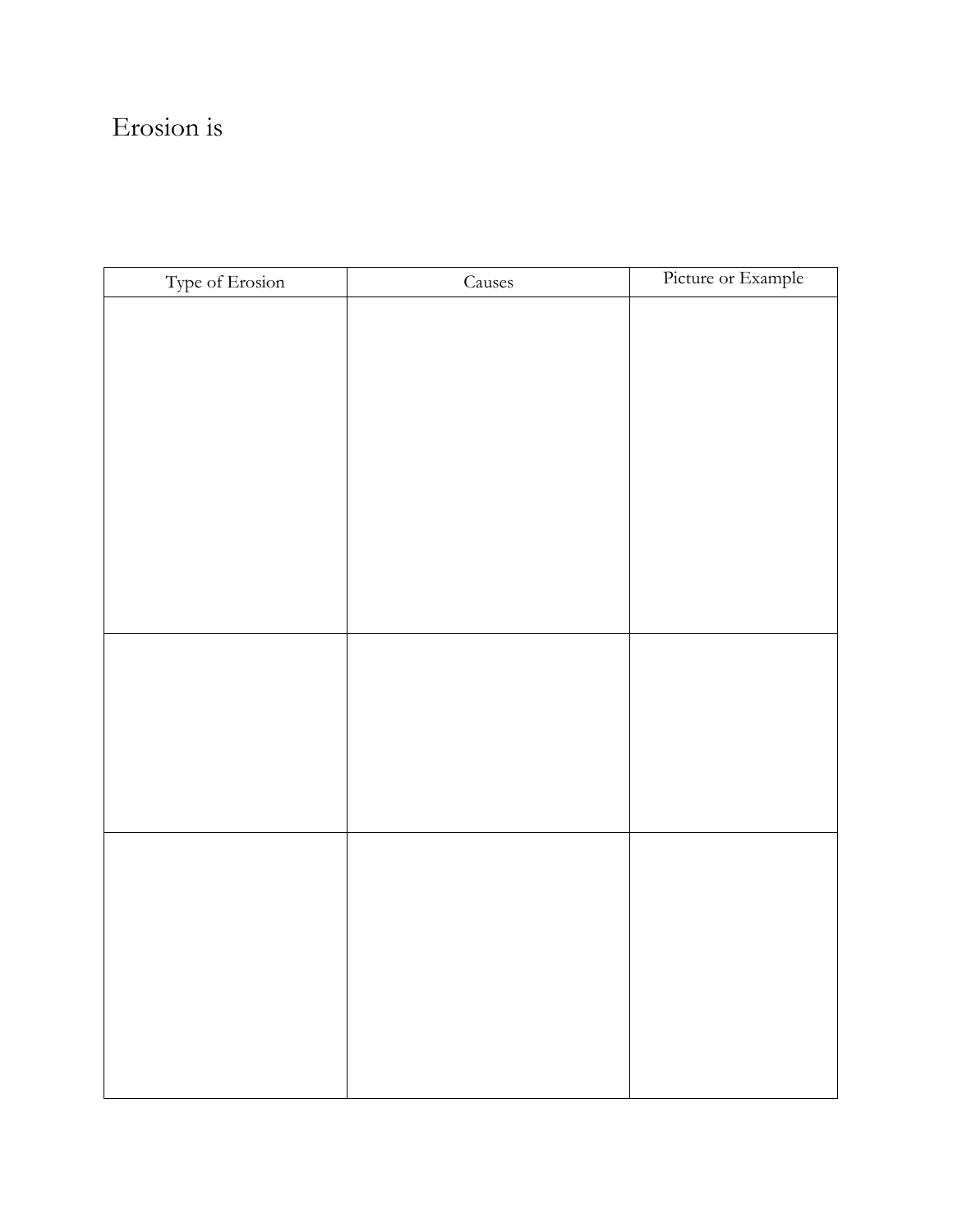What is slope?

Diagram slope: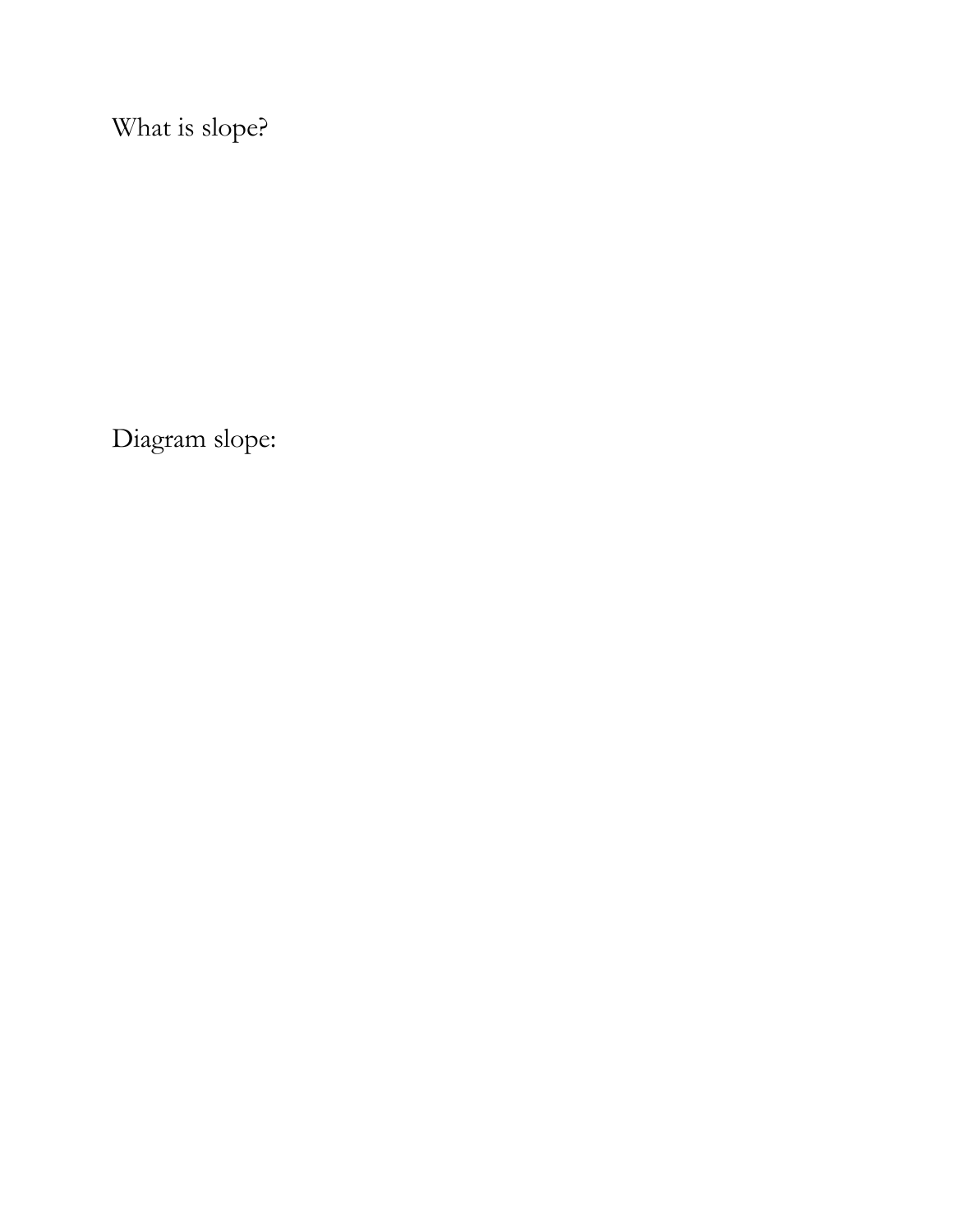### Determine the slope percentage in each of the following problems:

A. Flag 1 – elevation 30 feet Flag 2 – elevation 0 feet

Distance – 100 feet

D. Flag 1 – elevation 3 feet

Flag 2 – elevation 0 feet

Distance – 50 feet

B. Flag 1 – elevation 5 feet

Flag 2 – elevation 0 feet

Distance – 100 feet

E. Flag 1 – elevation 5 feet

Distance – 50 feet

Flag 2 – elevation 0 feet

C. Flag 1 – elevation 20 feet

Flag 2 – elevation 0 feet

Distance – 50 feet

F. Flag 1 – elevation 12 feet

Flag 2 – elevation 0 feet

Distance – 100 feet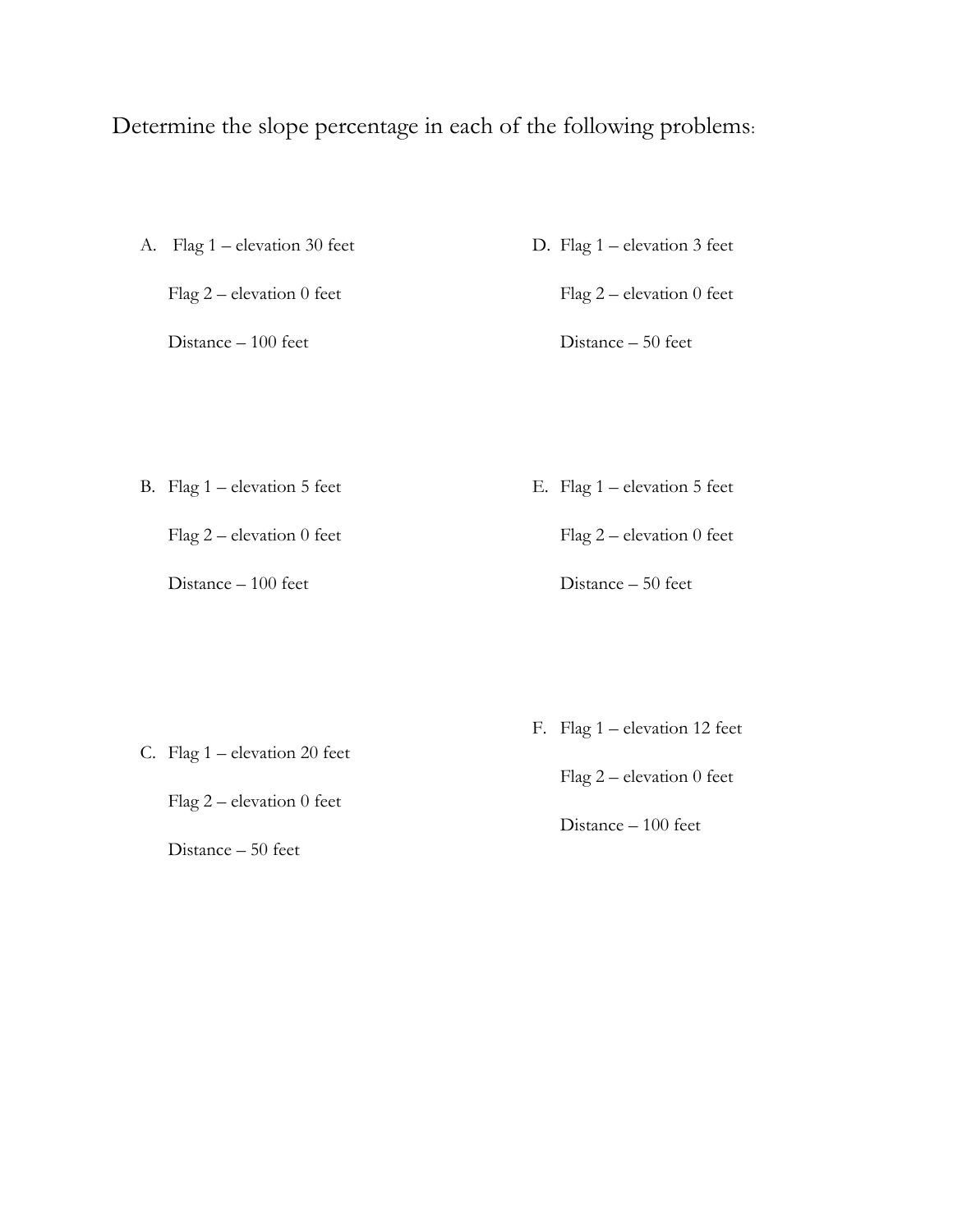Soil Sampling Guidelines:

When to sample?

Where to sample?

How to sample?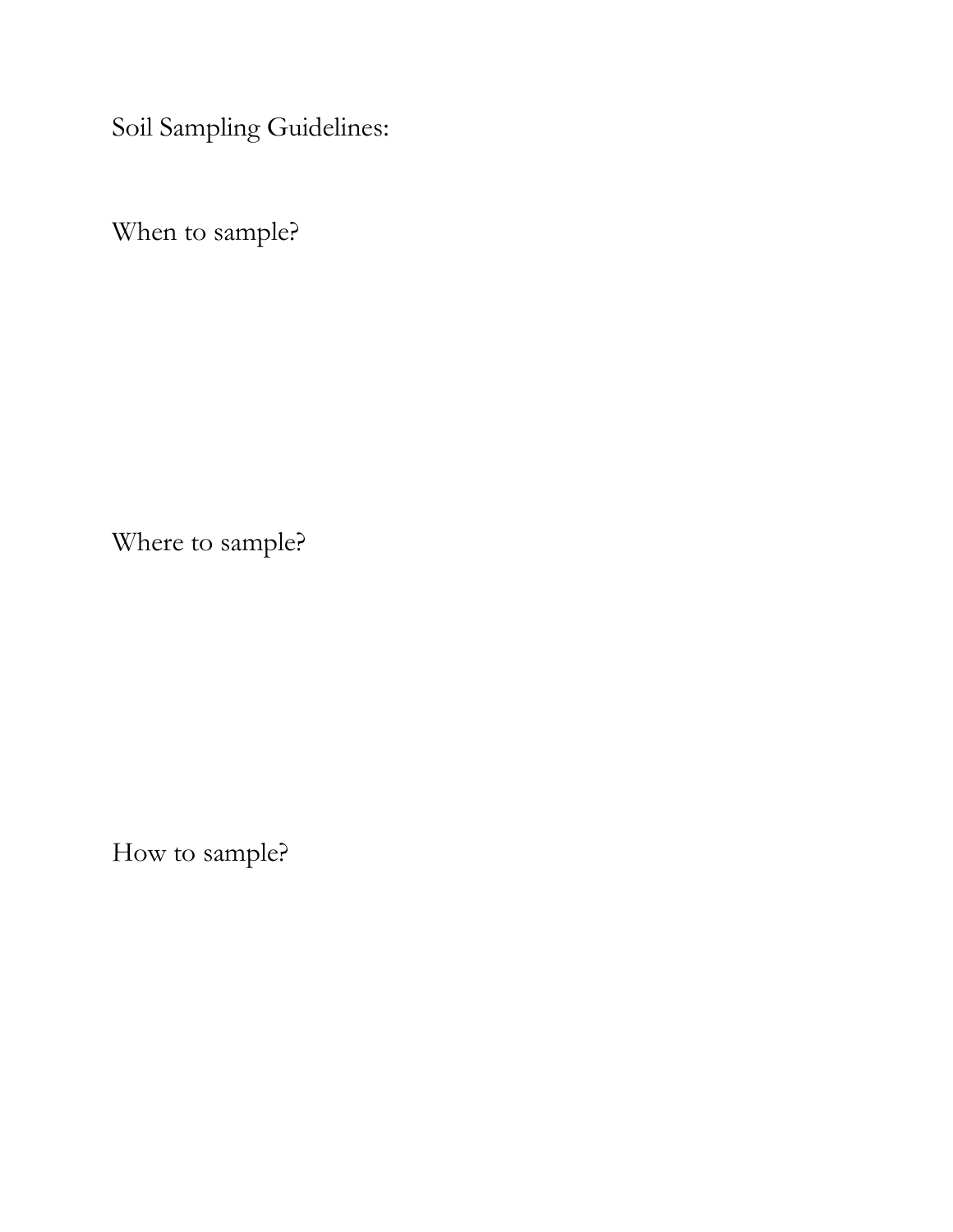#### **Building A Structure : Erosion Model**

| Student Name:             |  |
|---------------------------|--|
| <b>Activity Due Date:</b> |  |

Using products found around your home, construct a soil erosion model that includes all three types of soil erosion (wind, water, and mechanical). Use products that accurately represent the characteristics of each soil erosion type as discussed in class and found in the resources provided to you as well as any research you conduct on the internet or in other printed resources.

Your soil profile may be a 2-D or 3-D display, edible, have movement, be stationary, or have any other creative characteristic you can imagine. The goal is that you will be able to describe each type of erosion accurately because of creating this model.

The rubric below will be used for scoring this activity.

| <b>CATEGORY</b>              | $\overline{4}$                                                                                                                                        | 3                                                                                                                                                      | 2                                                                                                                                                    | 1                                                                                                                                           |
|------------------------------|-------------------------------------------------------------------------------------------------------------------------------------------------------|--------------------------------------------------------------------------------------------------------------------------------------------------------|------------------------------------------------------------------------------------------------------------------------------------------------------|---------------------------------------------------------------------------------------------------------------------------------------------|
| Scientific<br>Knowledge      | Explanations<br>indicate a clear and<br>accurate<br>understanding of<br>scientific principles<br>underlying the<br>construction and<br>modifications. | Explanations<br>indicate a relatively<br>accurate<br>understanding of<br>scientific principles<br>underlying the<br>construction and<br>modifications. | Explanations<br>indicate relatively<br>accurate<br>understanding of<br>scientific principles<br>underlying the<br>construction and<br>modifications. | Explanations do<br>not illustrate much<br>understanding of<br>scientific principles<br>underlying the<br>construction and<br>modifications. |
| Plan                         | Plan is neat with<br>clear measurements<br>and labeling for all<br>components.                                                                        | Plan is neat with<br>clear measurements<br>and labeling for<br>most components.                                                                        | Plan provides clear<br>measurements and<br>labeling for most<br>components.                                                                          | Plan does not show<br>measurements<br>clearly or is<br>otherwise<br>inadequately<br>labeled.                                                |
| Construction -<br>Materials  | Appropriate<br>materials were<br>selected and<br>creatively modified<br>in ways that made<br>them even better.                                        | Appropriate<br>materials were<br>selected and there<br>was an attempt at<br>creative<br>modification to<br>make them even<br>better.                   | Appropriate<br>materials were<br>selected.                                                                                                           | Inappropriate<br>materials were<br>selected and<br>contributed to a<br>product that<br>performed poorly.                                    |
| Construction -<br>Care Taken | Great care taken in<br>construction<br>process so that the<br>structure is neat,<br>attractive and<br>follows plans<br>accurately.                    | Construction was<br>careful and accurate<br>for the most part,<br>but 1-2 details<br>could have been<br>refined for a more<br>attractive product.      | Construction<br>accurately followed<br>the plans, but 3-4<br>details could have<br>been refined for a<br>more attractive<br>product.                 | Construction<br>appears careless or<br>haphazard. Many<br>details need<br>refinement for a<br>strong or attractive<br>product.              |